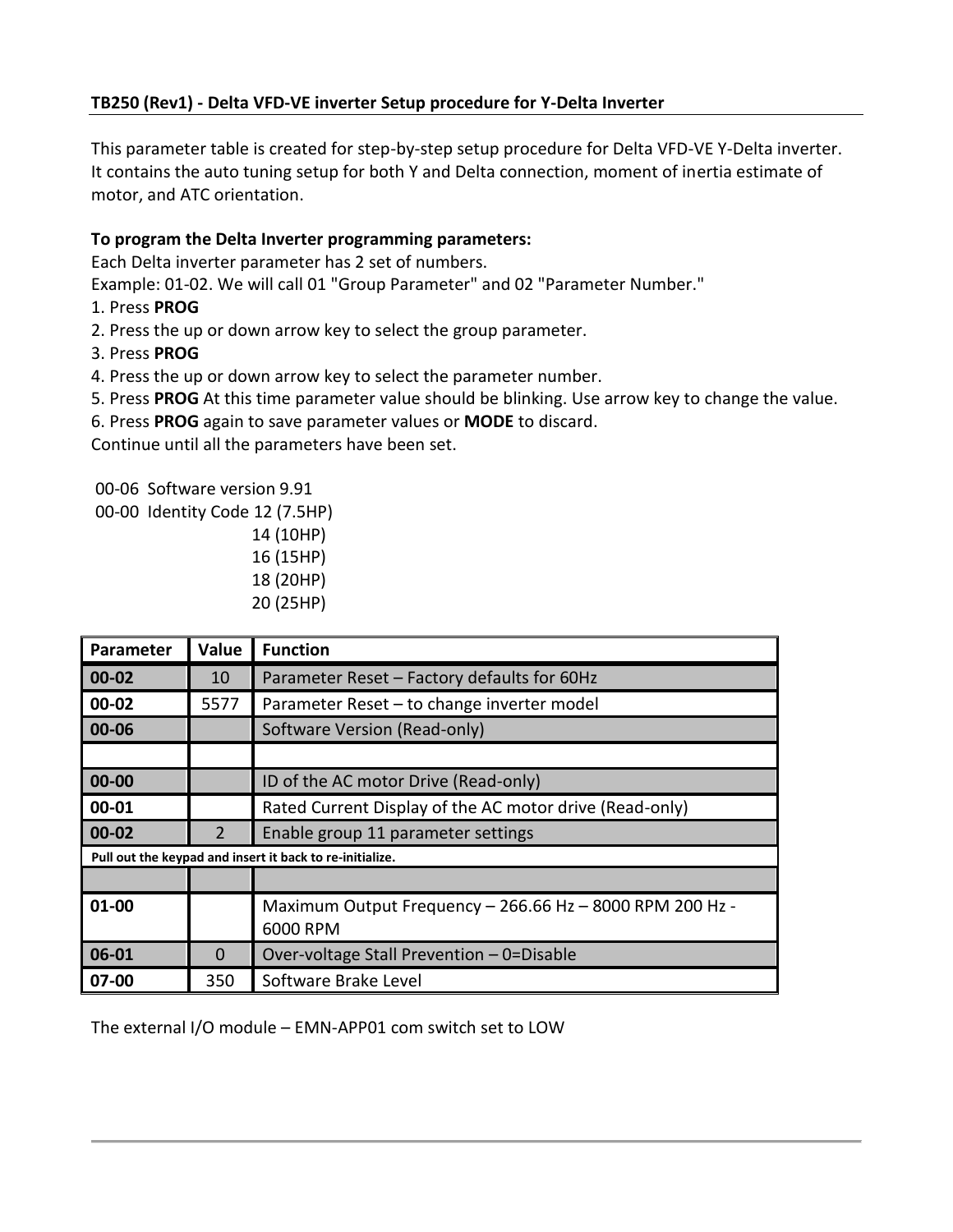| Parameter | Value | <b>Function</b>                                                                                                                                          |
|-----------|-------|----------------------------------------------------------------------------------------------------------------------------------------------------------|
| 09-01     |       | COM1 Transmission Speed (115.2 I/O set to High, 9.6 I/O set to Low)<br>Note: If this is changed the I/O module will need reset by pulling the COM cable. |
| 09-04     | 12    | COM1 Communication Protocol - 12=8N1 (RTU)                                                                                                               |
|           |       |                                                                                                                                                          |
| $02 - 01$ | 30    | Multi-Function Input, $M11 - 30 =$ Signal confirmation for Delta-connection                                                                              |
| $02 - 02$ | 29    | Multi-Function Input, $M11 - 29 =$ Signal confirmation for Y-connection                                                                                  |
|           |       | Parameters 02-35 to 02-42 Specify which outputs you are using refer to schematic and set parameters accordingly                                          |
| 02-35     | 31    | Multi-function Output 5, MO3 $-31$ = Y-Connection for the motor coil.                                                                                    |
| 02-36     | 32    | Multi-function Output 6, MO4 $-32$ = Delta-Connection for the motor coil.                                                                                |
| 02-37     |       | Multi-function Output 7, MO5                                                                                                                             |
| 02-38     |       | Multi-function Output 8, MO6                                                                                                                             |
| 02-39     |       | Multi-function Output 9, MO7                                                                                                                             |
| 02-40     |       | Multi-function Output 10, MO8                                                                                                                            |
| $02 - 41$ |       | Multi-function Output 11, MO9                                                                                                                            |
| $02 - 42$ |       | Multi-function Output 12, MOA                                                                                                                            |
| $01 - 01$ | 030   | $1st$ Output Frequency Setting $1 - Y$ -connection                                                                                                       |
| $01 - 02$ | 220   | $1st$ Output Voltage Setting $1 - Y$ -connection                                                                                                         |
| $01 - 35$ | 090   | $1st$ Output Frequency Setting 2 – D-connection                                                                                                          |
| 01-36     | 220   | $1st$ Output Voltage Setting 2 – D-connection                                                                                                            |

| 05-01                         |      | Full-load current of Motor - Y-coil (check Motor tag)         |
|-------------------------------|------|---------------------------------------------------------------|
| 05-02                         |      | Rated Power of Motor (kw) - Y-coil (Check Motor tag)          |
| 05-03                         | 810  | Rated speed of Motor (rpm) – Y-coil (Auto-detect by autotune) |
| 05-04                         | 4    | Number of motor pole - Y-coil                                 |
| <b>Delta-Connection setup</b> |      |                                                               |
| $05 - 13$                     |      | Full-load current of Motor - D-coil (check Motor tag)         |
| $05 - 14$                     |      | Rated Power of Motor (kw) - D-coil (Check motor tag)          |
| $05 - 15$                     | 2400 | Rated speed of Motor (rpm) – D-coil (Auto-detect by autotune) |
| $05 - 16$                     | 4    | Number of motor pole - D-coil                                 |
| Y-connection auto tune        |      |                                                               |
| $05 - 12$                     |      | Y / Delta connection switch, 1=enable                         |
| $05 - 10$                     |      | Y / Delta coil selection. 1=Y-coil and 2=Delta coil           |
| 05-00                         |      | Motor Auto Tuning, 1=Rolling test                             |

Press **PU** on the inverter Keypad

Press **RUN** to run autotune for Y-coil.

Check if 05-05 to 05-09 are changed by autotune.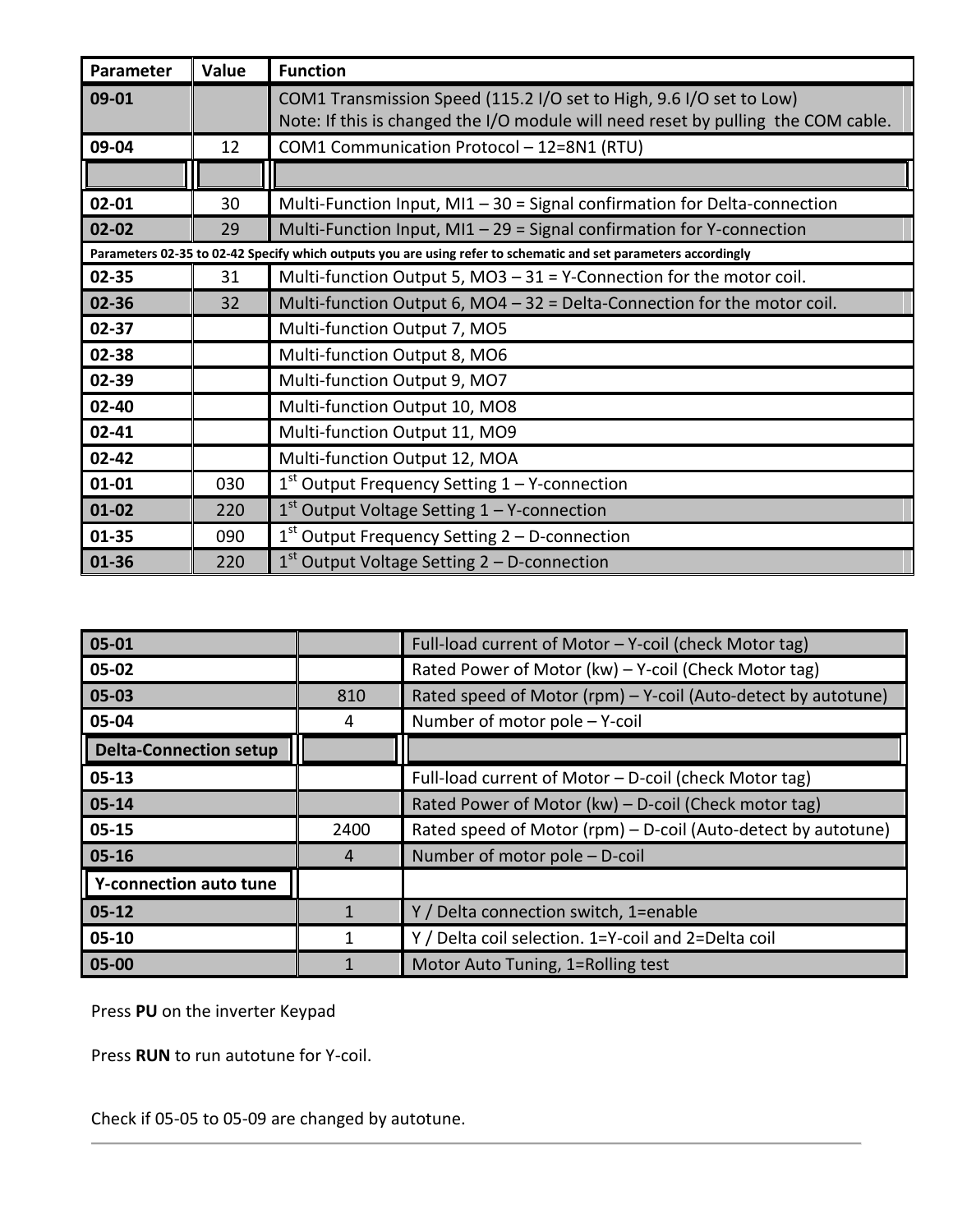| Parameter                         |  | Value   Function                                    |
|-----------------------------------|--|-----------------------------------------------------|
| <b>Delta-Connection auto tune</b> |  |                                                     |
| $05-10$                           |  | Y / Delta coil selection. 1=Y-coil and 2=Delta coil |
| 05-00                             |  | Motor Auto Tuning, 1=Rolling test                   |

Press **PU** on the inverter Keypad

Press **RUN** to run autotune for D-coil.

Check if 05-17 to 05-21 are changed by autotune.

#### **Moment of Inertia Estimate**

| Parameter | Value          | <b>Function</b>                                     |
|-----------|----------------|-----------------------------------------------------|
| 11-00     | $\overline{2}$ | System Control, 2=moment of Inertia estimate        |
| 05-10     | 1              | Y / Delta coil selection. 1=Y-coil and 2=Delta coil |
| $01-12$   | 0.2            | Accel time. Must be low for inertia estimate        |
| $01-13$   | 0.2            | Decel time. Must be low for inertia estimate        |
| $00 - 10$ | 3              | Control Method. 3=FOC vector Control + encoder.     |
| 10-00     | 1024           | <b>Encoder Pulse</b>                                |
| 10-01     | 2 or 1         | Encoder Input type Setting.                         |

Press Mode until you see 60Hz on the display, then the arrow keys to set the frequency to 40 Hz.

Press **PU** to enable PU mode. Make sure the PU light is on.

\*\*\* Make sure spindle is free to run\*\*\*

### Press **RUN**

Go to "P11-01" to see the calculated moment of inertia

Press forward and reverse continuously until this number in P11-01 stop changing. (Switching between FWD and REV within 10 to 20 seconds.)

And then **STOP**

Press **PROG** to save this tuning value into P11-01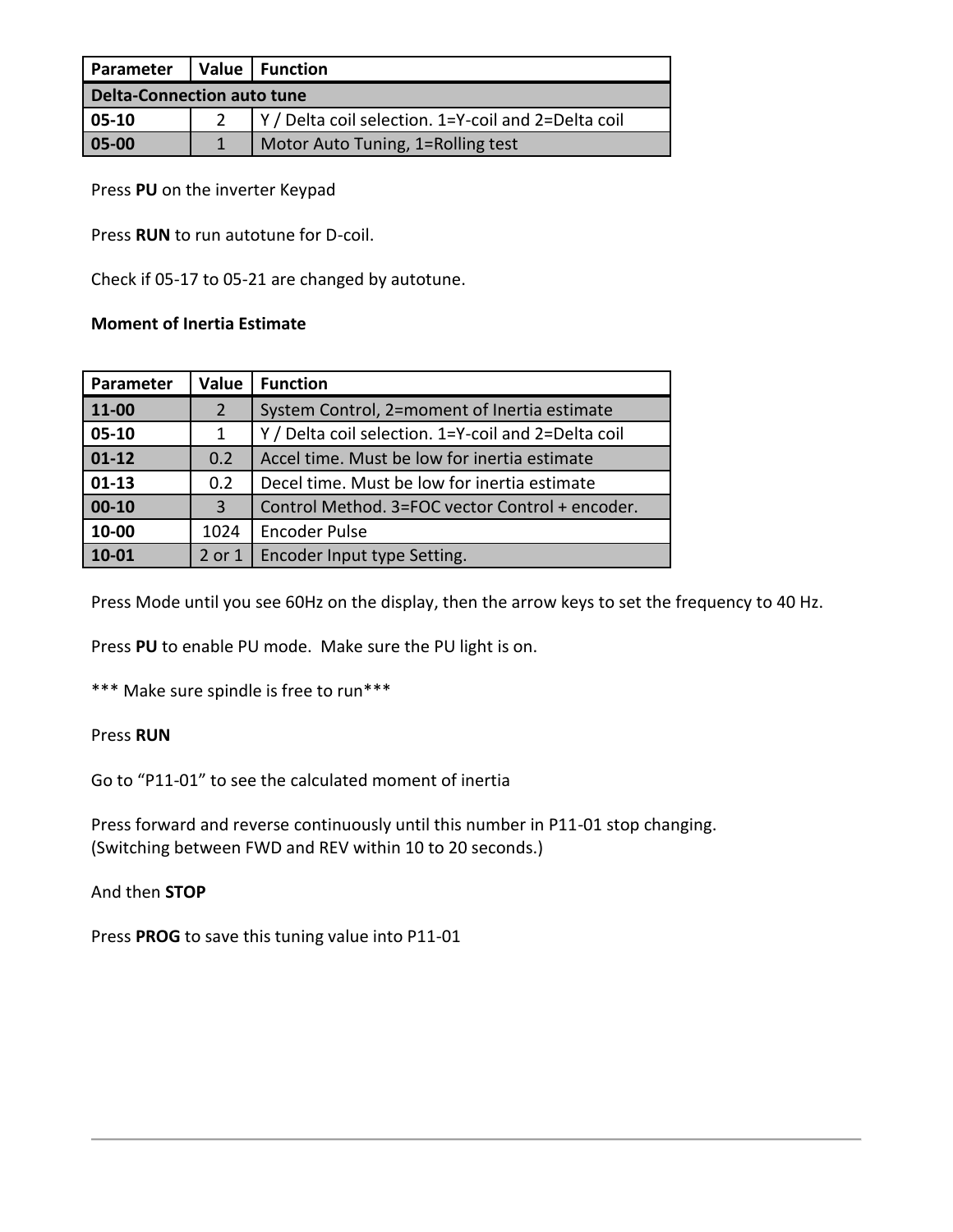| Parameter | Value           | <b>Function</b>                                                 |
|-----------|-----------------|-----------------------------------------------------------------|
| 11-01     |                 | Per Unit of System Inertia.                                     |
| 11-00     | 1               | System Control, 1=Auto tuning for ASR and APR                   |
| $05 - 11$ | <b>XXX</b>      | Y/Delta – connection switching frequency                        |
| 05-30     | $0.2^{\sim}0.4$ | Delay Time for Y / Delta switch                                 |
|           |                 |                                                                 |
| 00-04     | 9               | Display of Multi-Function Display. 9=Display PG position        |
| $00 - 20$ | 2               | Source of the Master Frequency Command. 2=External analog input |
| $00 - 21$ | 1               | Source of the Operation Command. 1=External terminals.          |
| $01 - 12$ | $3^{\sim}5$     | Accel Time (s)                                                  |
| $01 - 13$ | $5^{\sim}7$     | Decel Time                                                      |

| $02 - 04$ | 35          | Multi-Function Input Command 4, MI4. 35=Enable position<br>control. Orientation Start      |
|-----------|-------------|--------------------------------------------------------------------------------------------|
| 02-05     | 5.          | Multi-Function Input Command 5, MI5. 5=Reset                                               |
| $02 - 11$ | 11          | Multi-function Output 1 RA RM, RC (Relay1). 11=Malfunction<br>indication. Inverter fault.  |
| $02 - 12$ | 39          | Multi-function Output 2 MRA, MRC (Relay2). 39=Position<br>attained (Orientation attained). |
| $02 - 13$ | 2           | Multi-function Output 3 (MO1). 34=Zero speed with Stop.                                    |
| $02 - 14$ | 34          | Multi-function Output 4 (MO2)                                                              |
| 10-19     | <b>XXXX</b> | <b>Orientation Position</b>                                                                |
| 10-20     | 10          | Range for Encoder Position Attained                                                        |
| $10-24$   | 4           | Deceleration time for orient operation                                                     |
| $03 - 18$ | 3           | Analog Output Selection 3=Output current (RMS)                                             |

Press **PU** to disable PU mode

The parameters listed above are from Delta VFD-VE inverter manual. You can download the full Delta

VFD-VE inverter manual from Delta electronic website.

Delta electronic website:<http://www.delta.com.tw/>

Delta Inverter product website:

[http://www.delta.com.tw/product/em/drive/ac\\_motor/ac\\_motor\\_main.asp](http://www.delta.com.tw/product/em/drive/ac_motor/ac_motor_main.asp)